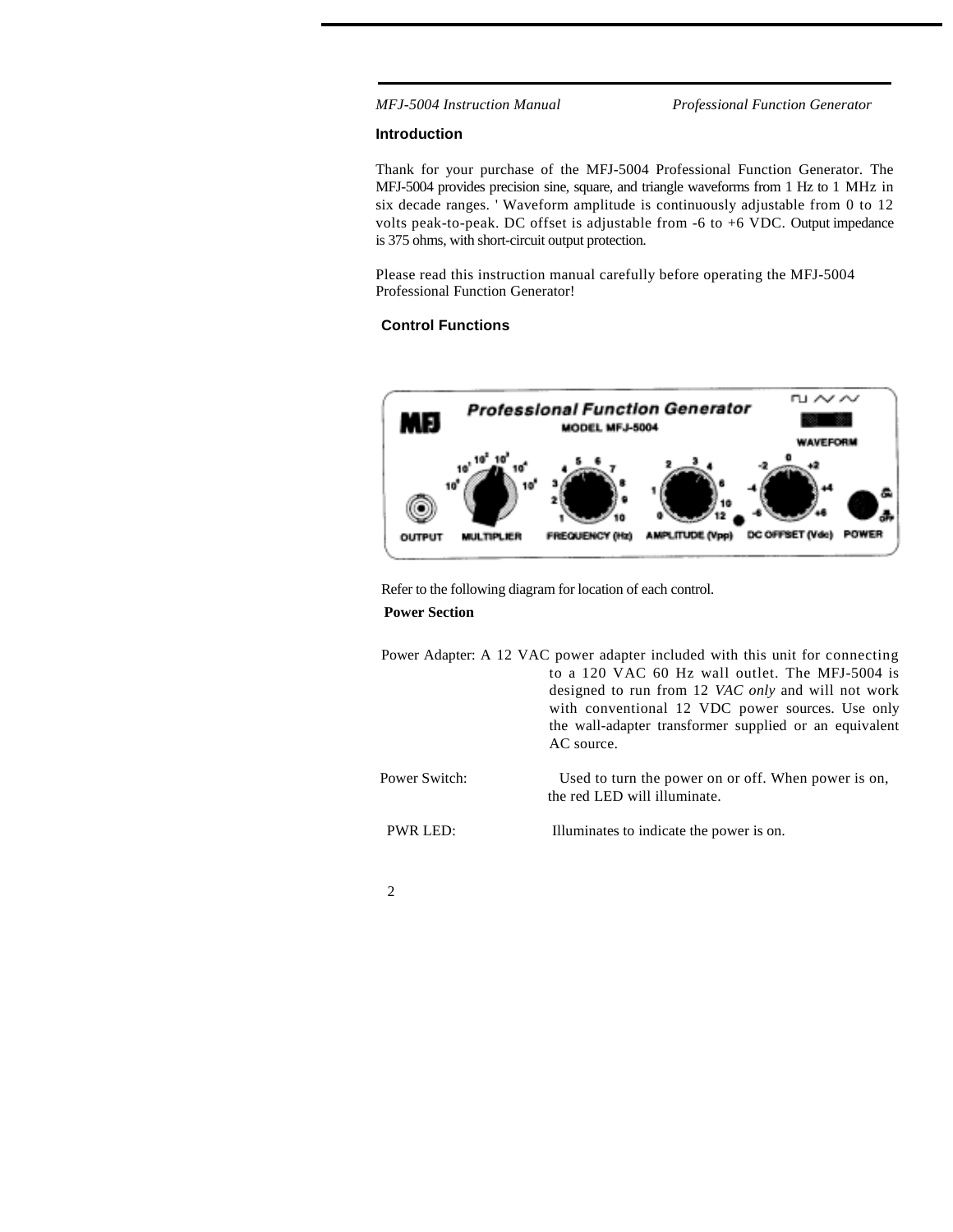| <b>MFJ-5004 Instruction Manual</b> | <b>Professional Function Generator</b>                                                                                                     |
|------------------------------------|--------------------------------------------------------------------------------------------------------------------------------------------|
| <b>Function Generator</b>          |                                                                                                                                            |
| Multiplier Switch:                 | A rotary switch that selects one of six frequency<br>ranges for the function generator.                                                    |
| <b>Frequency Control:</b>          | A potentiometer that allows for the adjustment of the<br>function generator frequency from 1 to 10 times the<br>Multiplier switch setting. |
| Amplitude Control:                 | A potentiometer that allows for the adjustment of the<br>waveform amplitude from 0 to 12 Vp-p (volts-peakto-<br>peak).                     |
| DC Offset Control:                 | A potentiometer that allows for the adjustment of the waveform D                                                                           |
|                                    | Waveform Switch: A slide switch that selects one of three function generator<br>waveforms: square, triangle or sine waveform.              |
| <b>Output Connector:</b>           | BNC connection for the function generator output.                                                                                          |

## **Operation**

To perform the following operation, you need an oscilloscope.

- 1. Press the Power switch to the "OFF" position. Insert the 12 VAC adapter into the Power jack at the back panel of the MFJ-5004. Plug the adapter into a wall outlet and turn on the Power switch. The PWR LED should illuminate.
- 2. Set the Multiplier knob to the  $10^2$  position. Set the Frequency knob to the 12 o'clock position. Set the Amplitude knob to maximum. Set the DC Offset knob to the 12 o'clock position. Set the Waveform switch to sine wave.
- 3. Connect the scope probe to the BNC Output connector and observe the output signal. Set the oscilloscope time base and input attenuator for proper display. A sine wave should be observed.

r

4. Adjust the Multiplier, Frequency, Amplitude, and/or DC Offset knob and observe the output signal. Adjusting the Multiplier or Frequency knob

|   | ۹<br>I |        |
|---|--------|--------|
| × |        | ı<br>I |
|   |        | ٦      |
|   |        |        |
|   |        |        |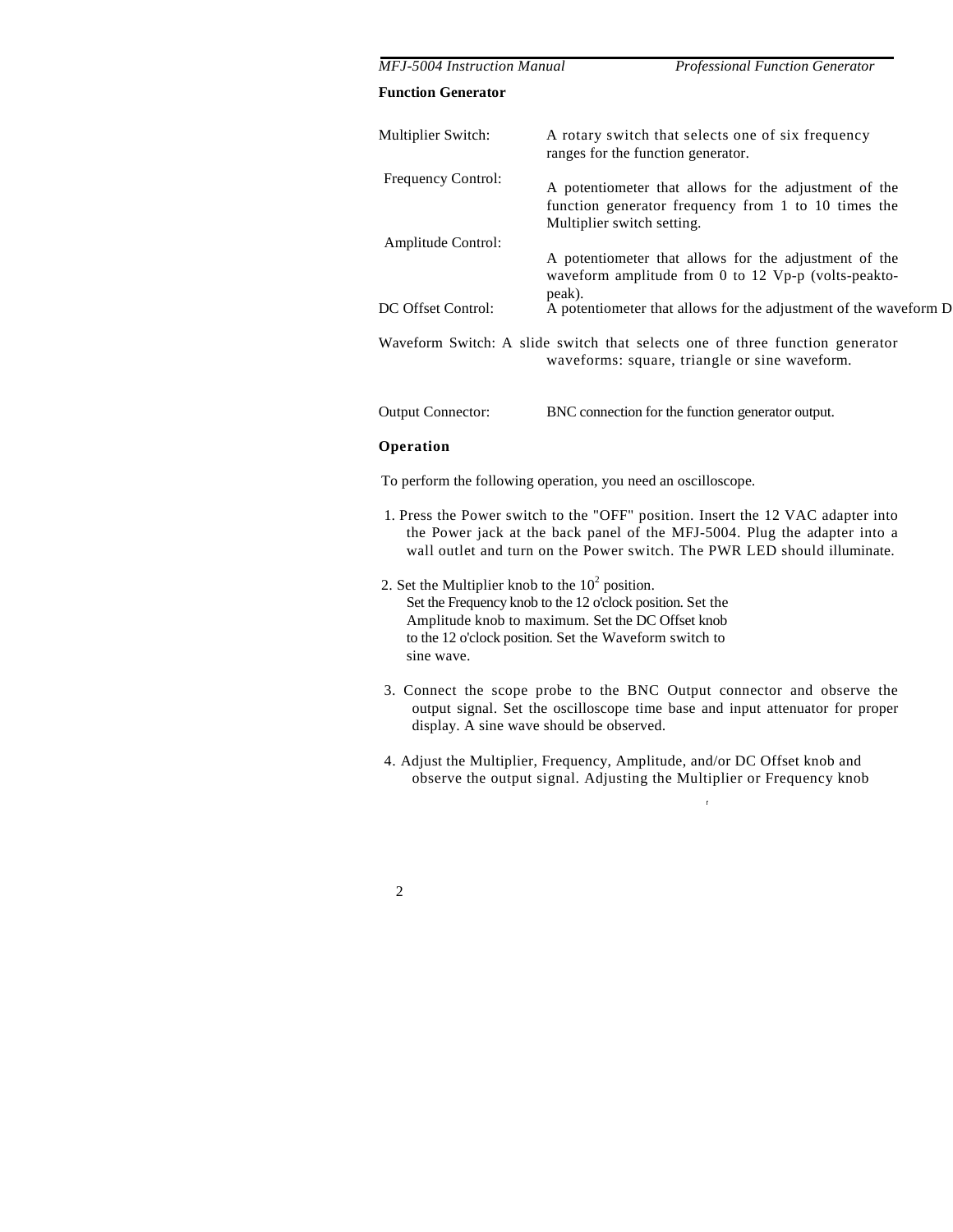should change the signal frequency. Adjusting the Amplitude knob should affect the peak-to-peak voltage of the waveform. Turning the DC Offset knob should set the DC level of the waveform.

5. Set the Waveform switch for a triangle wave. Next set for a square wave. Each waveform signal should be observed.

#### **Troubleshooting**

If your MFJ-5004 Professional Function Generator is not performing to your expectations, please try these simple steps. If you are still unable to resolve the problems, refer to the "Technical Assistance" section below.

| Problem                                                             | <b>Suggestion</b>                             |
|---------------------------------------------------------------------|-----------------------------------------------|
| No power.                                                           | • Check the power adapter.                    |
|                                                                     | Unplug                                        |
|                                                                     | the unit, then reinsert adapter into          |
|                                                                     | the AC outlet and switch the                  |
|                                                                     | power on.                                     |
|                                                                     | The power adapter is not plugged<br>$\bullet$ |
|                                                                     | into the Power jack.                          |
|                                                                     | The Power switch is not in the<br>$\bullet$   |
|                                                                     | ON position.                                  |
| Power LED won't come on when • Make sure the power adapter is Power |                                               |
| switch is placed in the ON                                          | plugged into the wall outlet.                 |
| position.                                                           | <u>• Power LED may be defective.</u>          |
|                                                                     |                                               |

## **Technical Assistance**

If you have any problem with this unit first check the appropriate section of this manual. If the manual does not reference your problem or your problem is not solved by reading the manual you may call *MFJ Technical Service* at 662-323- 0549 or the *MFJ Factory* at **662-323-5869.** You will be best helped if you have your unit, manual and all information on your station handy so you can answer any questions the technicians may ask.

You can also send questions by mail to MFJ Enterprises, Inc., 300 Industrial Park Road, Starkville, MS 39759; by FAX to 662-323-6551; or by email to techinfo@mfjenterprises.com. Please include a complete description of the problem, an explanation of exactly how you are using the unit when the problem arises, and a complete description of any equipment you are using with this unit.